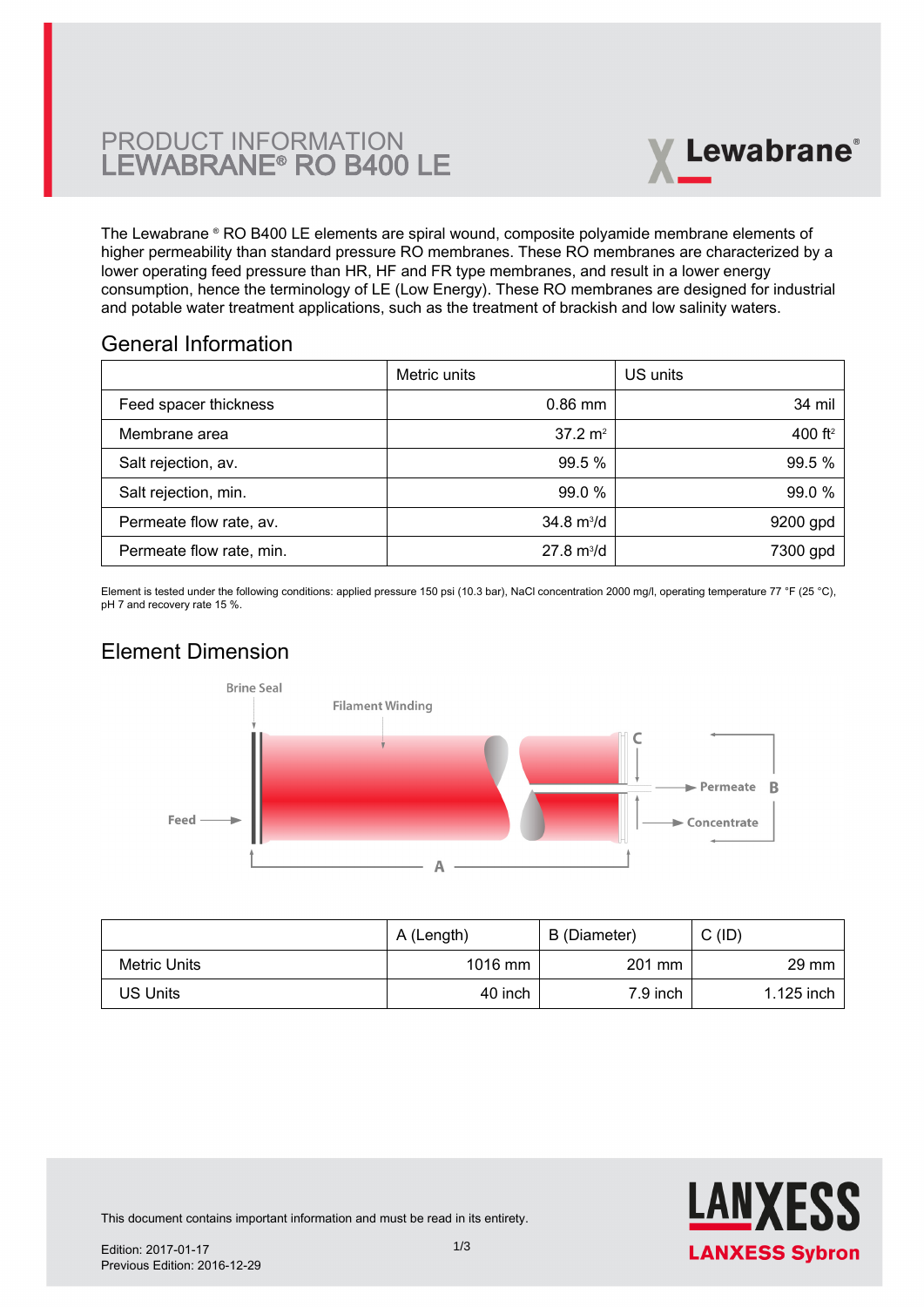# PRODUCT INFORMATION LEWABRANE® RO B400 LE



### Application Data

|                                 | Metric units       | US units        |
|---------------------------------|--------------------|-----------------|
| Operating pressure, max.        | 41 bar             | 600 psi         |
| Operating temperature, max.     | 45 $^{\circ}$ C    | 113 $\degree$ F |
| Feed water SDI, max.            | 5                  | 5               |
| pH range during operating       | $2 - 11$           | $2 - 11$        |
| pH range during cleaning        | $1 - 12$           | $1 - 12$        |
| Pressure drop per element, max. | 1.0 <sub>bar</sub> | 15 psi          |
| Pressure drop per vessel, max.  | 3.5 <sub>bar</sub> | 50 psi          |
| Chlorine concentration, max.    | $0.1$ ppm          | $0.1$ ppm       |

As with any product, use of the products mentioned in this publication in a given application must be tested (including field testing, etc.) by the user in advance to determine suitability.

# Additional Information

- Treat RO Elements with care; do not drop the element.
- Each RO Element is wet tested, preserved in a 1% weight sodium bisulfite solution, and vacuum packed in oxygen barrier bags.
- During storage, avoid freezing and direct sunlight. The temperature should be below 35 °C (95 °F).

## After Installation

- Keep the RO Elements wet, and use a compatible preservative for storage duration longer than 7 days.
- During the inital start up, discharge the first permeate to drain for 30 min.
- Permeate back pressure should not exceed feed pressure at any time.
- The RO Elements shall be maintained in a clean condition, unfouled by particulate matter or precipitates or biological growth.
- Consider cleaning, if the pressure drop increases by 20% or water permeability decreases by 10%.
- Use only chemicals which are compatible with the membrane.
- For additional information consult the Lewabrane® technical information available at www.lpt.lanxess.com.



This document contains important information and must be read in its entirety.